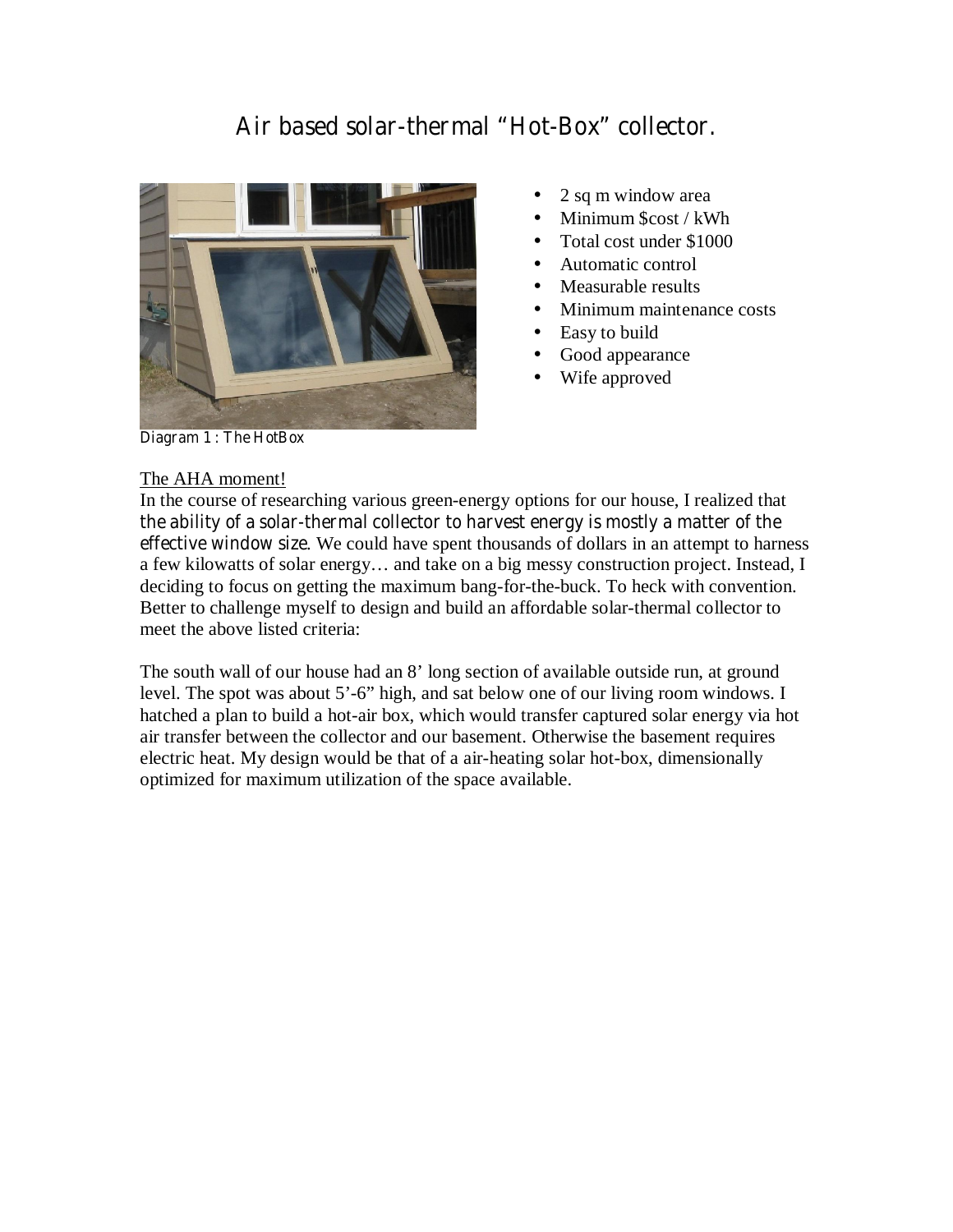### Design parameters

We built our little house during the winter of 2006/07. It is quite well insulated, 820 sq ft, and is oriented to get the most out of the winter sun, while remaining fairly cool in the hot summers. Located at a latitude 50.15 degrees N, we are surrounded by mountains, and our winters are pretty cold. But, we get lots of sunny days. Our primary heating fuel is a combination of electric baseboard and a wood-burning stove.



Analysis of our electric energy consumption history (diagram 2), reveals a summer-time base average energy usage of around 10kWh/day. During the winter-time, this climbs to a peak of about 60kWh/day. The base energy usage is our appliances & hot-water heating. The additional winter load is all electric heat; a ripe target for displacement using harvested energy from a solar collector project.

Solar thermal panels typically utilize a fluid such as glycol for transfer & storage of energy. Water would be great except that it tends to freeze in sub-zero temperatures, and glycol is expensive (up to \$10/litre for non-toxic). Why not use air. No troublesome freeze-ups, no pump, no plumbing. Air is free & very easy to move around. The system uses 2 ea 4" diameter air ducts, and a single 4" 121cfm 12VDC electric fan.

- A cold duct draws cool air from near the floor level of the basement, and releases it into the lower front of the hot-box
- A warm duct pulls the heated air from the top back of the hot-box, and blows it into the basement.

The hot-box was designed to accommodate a quantity of heat-storage mass, such as a stacked wall of rock. We live surrounded by rock… rocks everywhere. But initial testing on the hot-box without any added thermal mass, provides excellent results. The planned pile of rocks can be added at a later date.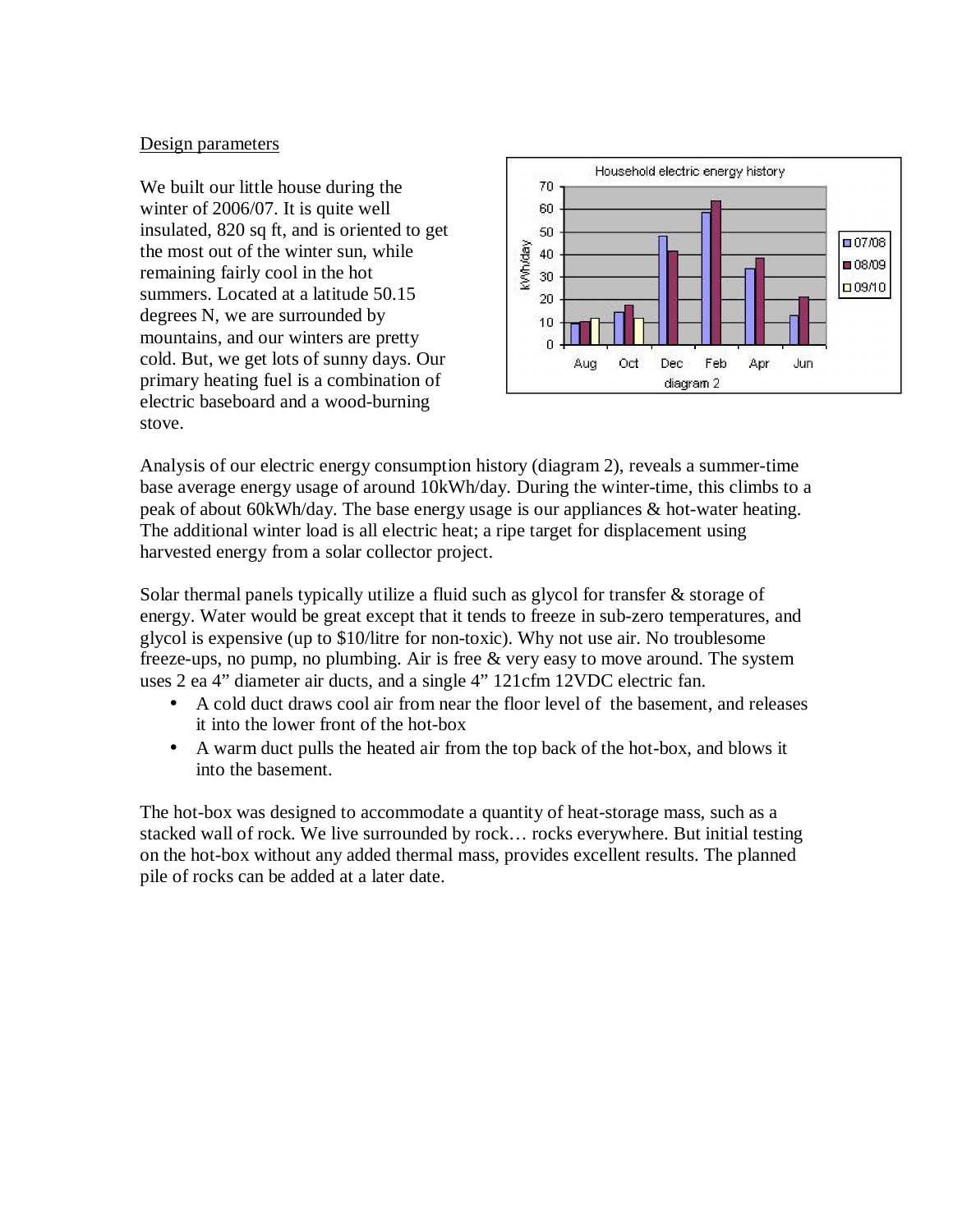Control & Energy Measurement A small dedicated controller provides fully automatic on/off control of the fan by using a differential thermostat. I've equipped the hot-box with 4 temperature sensors

- 1. Outside air : always in the shade.
- 2. Hot-box interior : located 2" below the hot-box ceiling
- 3. Cool vent : sensor immediately adjacent to the cool-air duct intake
- 4. Warm vent : located in the warmair discharge duct, immediately ahead of the fan.

The heat-exchange fan turns ON when the hot-box interior temperature is greater then the cool vent temperature by > 4 DegC. Fan OFF when the hot-box interior temperature is less than the coolvent plus 2 DegC. This provides the hysteresis necessary so the fan doesn't cycle. **Diagram 3 : 1st prototype controller**



By experimenting with the fan, I was able to determine that a rudimentary means of determining the actual air-flow could be determined by simply measuring the fan motor current. With the fan in place on the duct-work, the motor draws about 90% of the current it draws when running qt 13.5 VDC in unrestricted free-air. From this I'll make an educated best guess of about 80% volume air-moving efficiency

The energy to raise 1 cu ft of air 1 degree  $\overline{C}$  is = .0324 BTU Instantaneous power : for a fan with 121 cfm  $*$  0.0324 BTU/min = 3.92 BTU/min =  $235.2$  BTU/hr = 68.93W per degreeC rise.

Multiply by 80% (fan efficiency) = 55.15 W per degreeC rise. The temperature rise is simply the difference between the cool vent and the warm vent, when the fan is running.

Example : if the temperature rise is 10.0 DegC, instantaneous power =  $551.5 W$ Energy (in WH) is measured by measuring the instantaneous power every 36 seconds, multiply by 0.01 (36 sec is  $1/100$  of an hour), and accumulating the result.

Fan hours and accumulated kWh are recorded to non-volatile memory every 15 minutes if the fan is running. These values are thus not lost if the controller's power is shut off.

The controller/measurement module consists of a pic18F2525 microcontroller. A 2x16 lcd display provides operating values & accumulated energy information .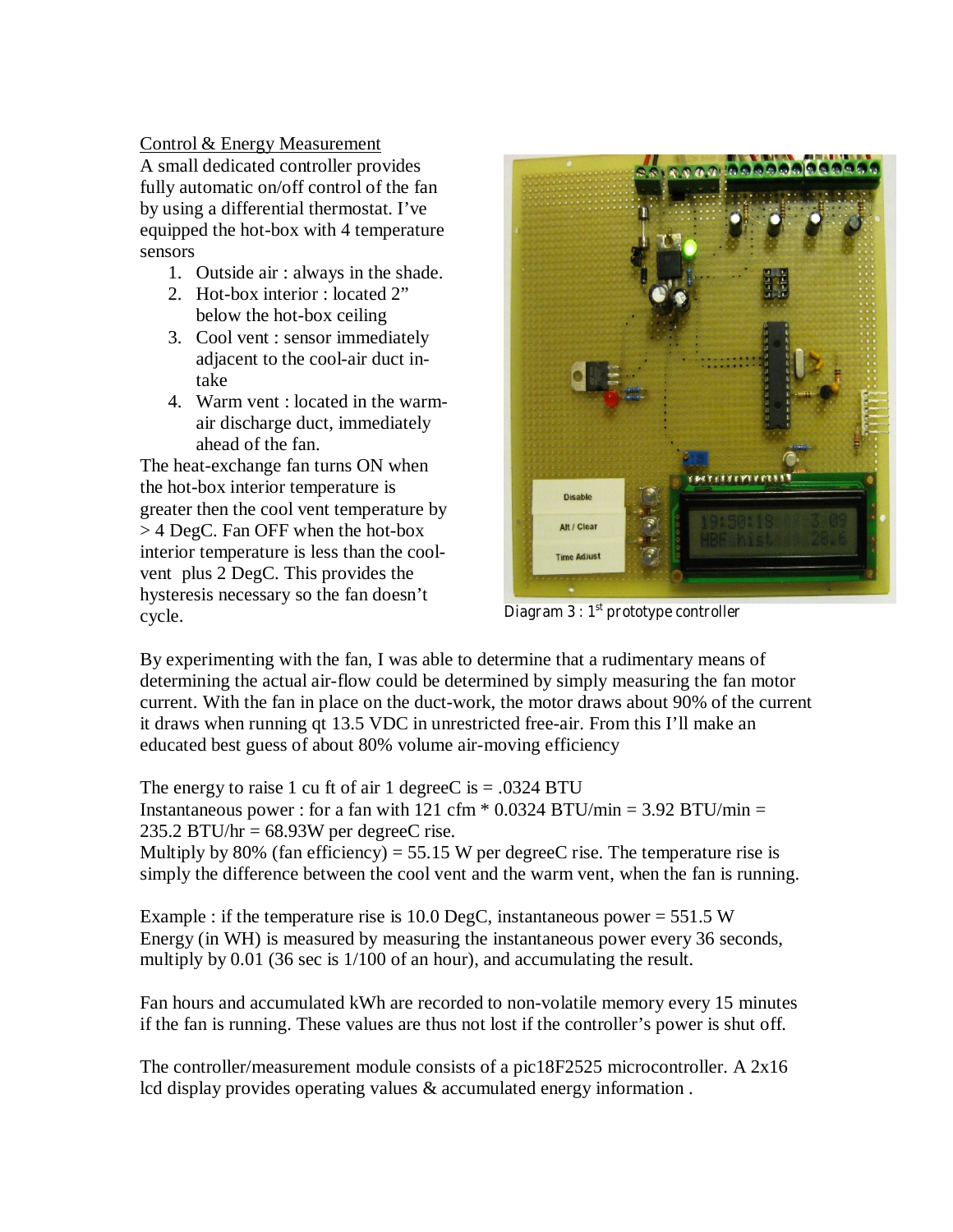## Hotbox Construction

The foundation consists of 6x6 pressure-treated timbers sitting directly on well-drained (elevated) ground. Packed sand/gravel sits beneath 2 layers of 1" Styrofoam insulation, with a top-layer of 3/4" plywood (dead-level).

The walls of the structure are 2"x4" with R12 insulation, and the roof is 2x6 R22. Regular fiberglass insulation & vapour-barrier, with an interior layer of ½" drywall, mudded & sealed to make it insect-proof. The exterior is sheathed with OSB, trimmed  $\&$ sided to match the house. Tin roof. The structure snuggles up to the house with no gap. The windows are double-pane glass, set at 60 degrees from horizontal. The unit is sealed air-tight, except for the ducting to the house. All interior surfaces are painted flat-black.

The 2 ducts (4" ea) into the house must both pass through a 12" high pony-wall that sits on top of the house's insulated concrete wall foundation.



**Diagram 4 : Air-vent schematic** 

The lower horizontal portion of the cold-vent, is constructed of plywood heavy enough to support bricks or rocks pile upon it. The cold-vent pulls air from 2' above the basement floor.

Construction took a couple weeks of spare-time, with total costs at about \$800 CAD, using all-new materials, including an expensive special-order of the glass.